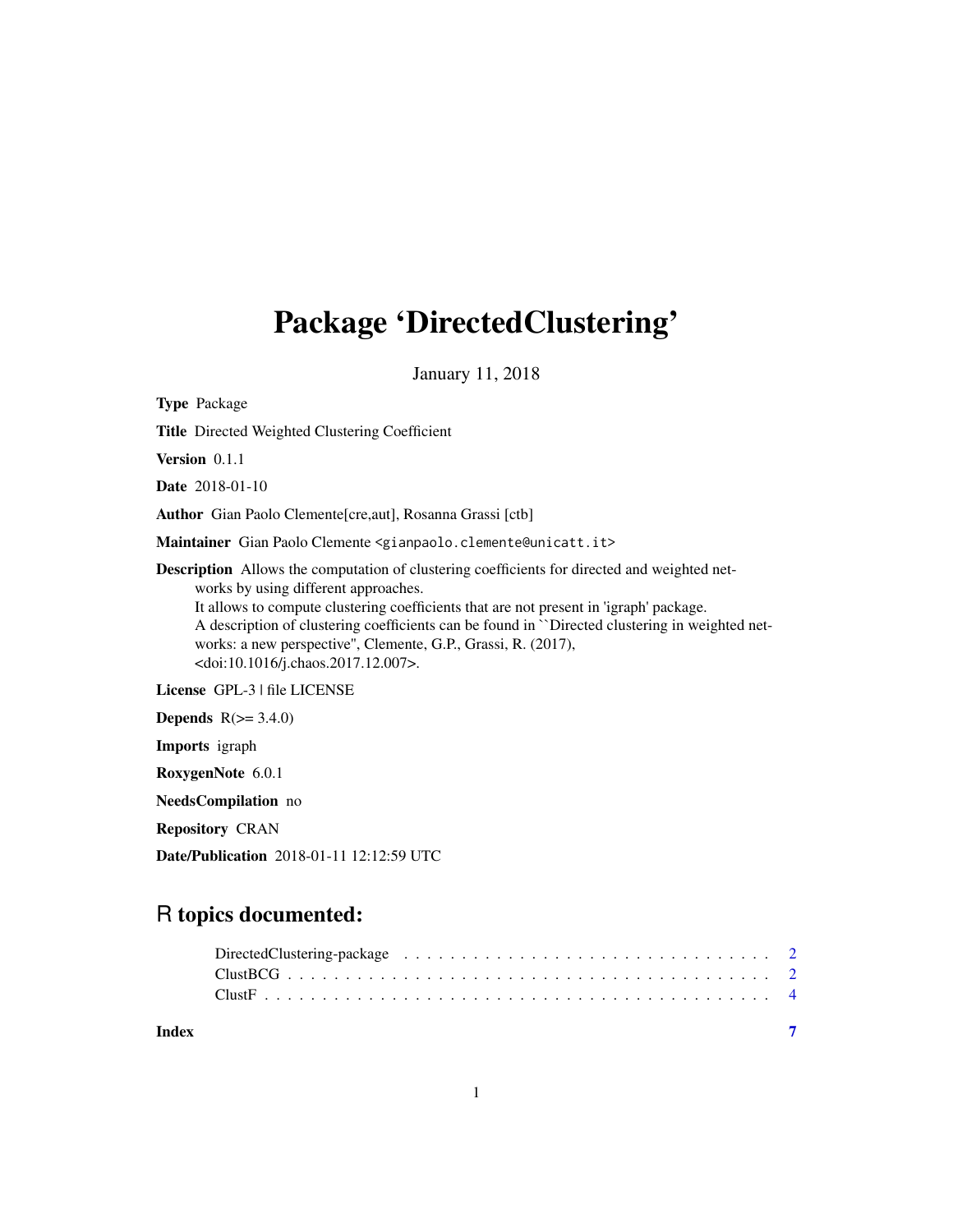```
DirectedClustering-package
```
*Alternative Clustering Coefficients for Directed/Undirected and Weighted Networks*

#### Description

The **DirectedClustering** R package presented here includes an enhanced R implementation of Local and Global (average) Clustering Coefficients for Directed/Undirected and Unweighted/Weighted Networks.

Functions are based on Barrat et al. (2004) and Onnela et al. (2005) coefficients when the network is undirected, while it is based on Fagiolo (2007) and Clemente and Grassi (2018) proposals when the network is directed. In the directed case, different components of directed clustering coefficient are also considered.

Details of alternative coefficients computed by **DirectedClustering** R package can be found in Clemente, Grassi (2018).

Please report any issue arising or bug in the code to gianpaolo.clemente@unicatt.it.

#### **Note**

This package and the functions herein are provided as is, without any guarantee regarding the accuracy of calculations. The authors disclaim any liability arising by any losses due to direct and indirect use of this package.

#### Author(s)

Gian Paolo Clemente, gianpaolo.clemente@unicatt.it, Rosanna Grassi, rosanna.grassi@unimib.it

#### References

Clemente, G.P. and Grassi, R. (2018) Directed clustering in weighted networks: a new perspective, *Chaos, Solitons and Fractals*, 107,26–38.

ClustBCG *Clustering Coefficient for Directed/Undirected and Weighted Networks (Barrat et al. (2004) and Clemente, Grassi (2018) coefficients).*

#### **Description**

Compute Local and Global (average) Clustering Coefficients for Directed/Undirected and Unweighted/Weighted Networks.

Formulas are based on Barrat et al. (2004) coefficient when the network is undirected, while it is based on Clemente and Grassi (2018) proposal when the network is directed.

In the directed case, different components of directed clustering coefficient are also provided.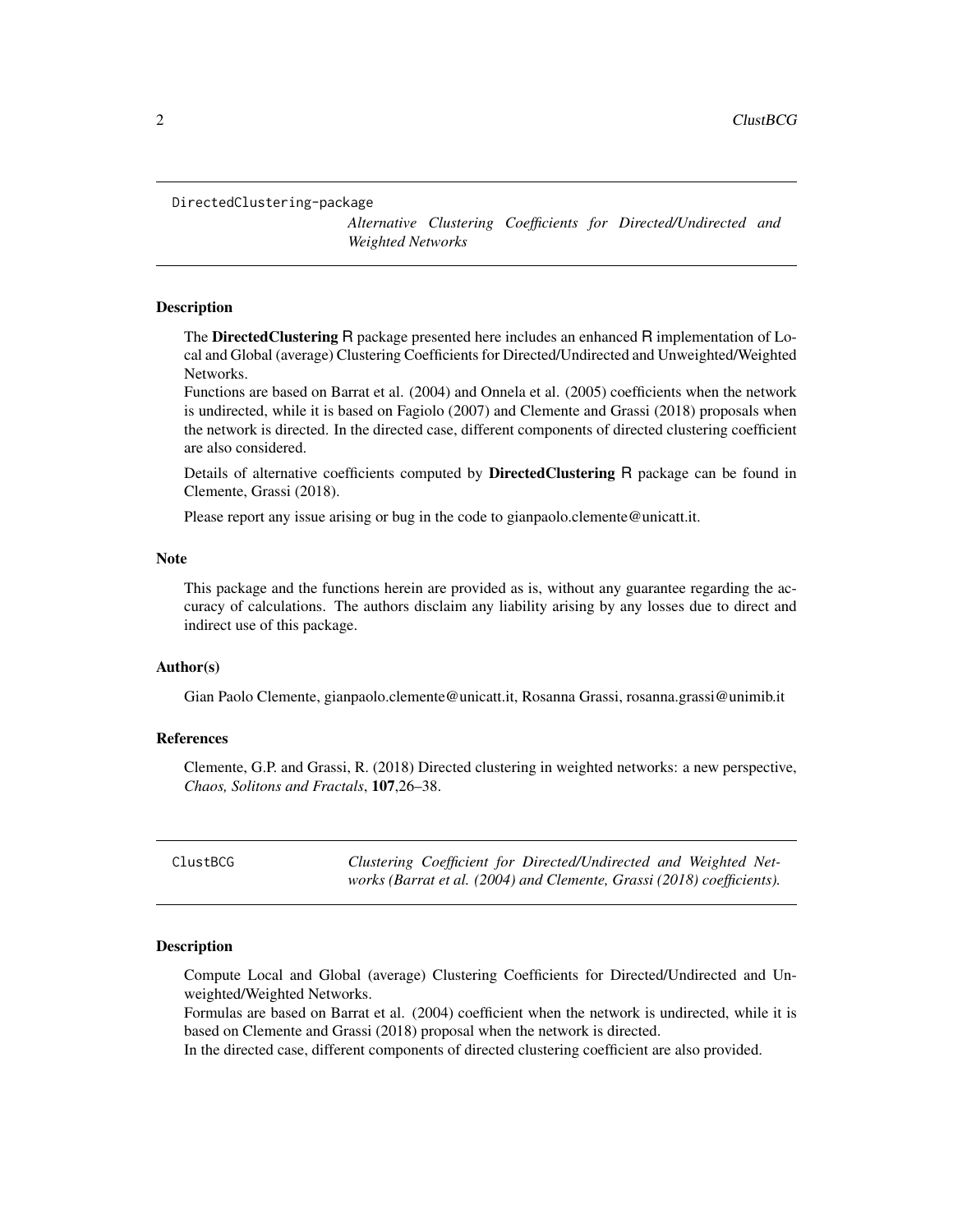#### $ClustBCG$  3

#### Usage

```
ClustBCG(mat, type = "undirected", isolates = "zero")
```
#### Arguments

| mat      | A Weighted Adjacency Matrix                                                                                                                                                                                                                                                                                              |
|----------|--------------------------------------------------------------------------------------------------------------------------------------------------------------------------------------------------------------------------------------------------------------------------------------------------------------------------|
| type     | The type of the clustering coefficient to calculate. Possible values are: "undi-<br>rected" (default) or "undirected".                                                                                                                                                                                                   |
| isolates | Character scalar, defines how to treat vertices with degree zero and one. If it is<br>'NaN' then their local transitivity is reported as NaN and they are not included<br>in the averaging. If it is 'zero', then we report 0 transitivity for them, and they<br>are included in the averaging. Default value is 'zero'. |

#### Details

The function ClustBCG computes Barrat et al. coefficient when a weighted and undirected network is considered.

For directed network Clemente and Grassi formula is computed.

In case of unweighted and undirected graphs, it provides classical local clustering coefficient (Watts and Strogatz).

In all cases, local clustering coefficients are obtained for each node, the global coefficient is the average of local coefficients.

These clustering coefficients do not work for graphs with multiple and/or loop edges. Hence, loops are removed.

In the directed case, different components of directed clustering coefficient are also considered.

#### Value

For 'undirected case':

| LocalCC  | Local clustering coefficients |
|----------|-------------------------------|
| GlobalCC | Global clustering coefficient |

For 'directed case':

| cycleCC           | Local Cycle clustering coefficients     |  |
|-------------------|-----------------------------------------|--|
| middlemanCC       | Local Middleman clustering coefficients |  |
| inCC              | Local In clustering coefficients        |  |
| outCC             | Local Out clustering coefficients       |  |
| totalCC           | Local Total clustering coefficients     |  |
| GlobalcycleCC     | Global Cycle clustering coefficient     |  |
| GlobalmiddlemanCC |                                         |  |
|                   | Global Middleman clustering coefficient |  |
| GlobalinCC        | Global In clustering coefficient        |  |
| GlobaloutCC       | Global Out clustering coefficient       |  |
| GlobaltotalCC     | Global Total clustering coefficient     |  |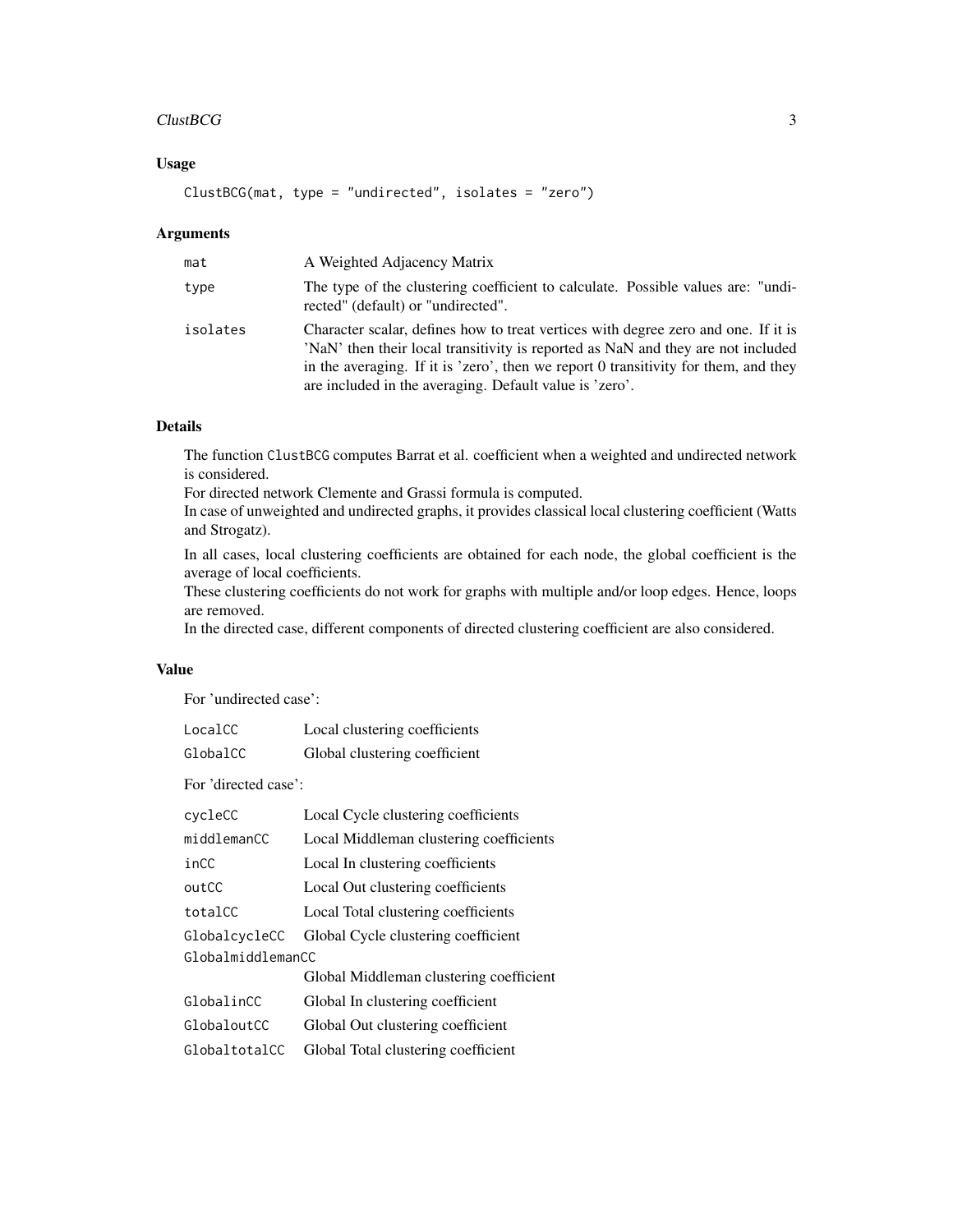#### <span id="page-3-0"></span>Author(s)

Gian Paolo Clemente, gianpaolo.clemente@unicatt.it

#### References

Barrat, A. and Barthelemy, M. and Pastor-Satorras, R. and Vespignani, A. (2004) The architecture of complex weighted networks, *Proc. Natl. Acad. Sci.*, USA 101, 3747.

Clemente, G.P. and Grassi, R. (2018) Directed clustering in weighted networks: a new perspective, *Chaos, Solitons and Fractals*, 107,26–38.

Watts, D.J. and Strogatz, S.H. (1998) Collective dynamics of 'small-world 'networks. *Nature*, 393, 440-442.

#### Examples

```
library(igraph)
#Generate a Weighted and Undirected graph with Erdos Renyi Model
gsim<-erdos.renyi.game(50, 0.5, type="gnp", directed = FALSE, loops = FALSE)
PESI<-runif(length(E(gsim)), 0, 1)
E(gsim)$weight<-PESI
#Get Adjacency
A<-get.adjacency(gsim, sparse=FALSE, attr="weight")
#Compute Barrat et al. (2004) coefficient
BarratClust<-ClustBCG(A, "undirected")
#The same results can be obtained with igraph::transitivity
check<-sum(BarratClust$LocalCC-transitivity(gsim, "weighted"))
#Generate a Weighted and Directed Graph with Erdos Renyi Model
gsim<-erdos.renyi.game(50, 0.5, type="gnp", directed = TRUE, loops = FALSE)
PESI<-runif(length(E(gsim)), 0, 1)
E(gsim)$weight<-PESI
#Get Adjacency
A<-get.adjacency(gsim, sparse=FALSE, attr="weight")
#Compute Clemente, Grassi (2018) coefficient
CGClust<-ClustBCG(A, "directed")
```

| us |
|----|
|----|

Clustering Coefficients for Directed/Undirected and Weighted Net*works (Onnela et al. (2005) and Fagiolo (2007) coefficients)*

#### Description

This function computes both Local and Global (average) Clustering Coefficients for either Directed/Undirected and Unweighted/Weighted Networks.

Formulas are based on Onnela et al. (2005) coefficient when the network is undirected, while it is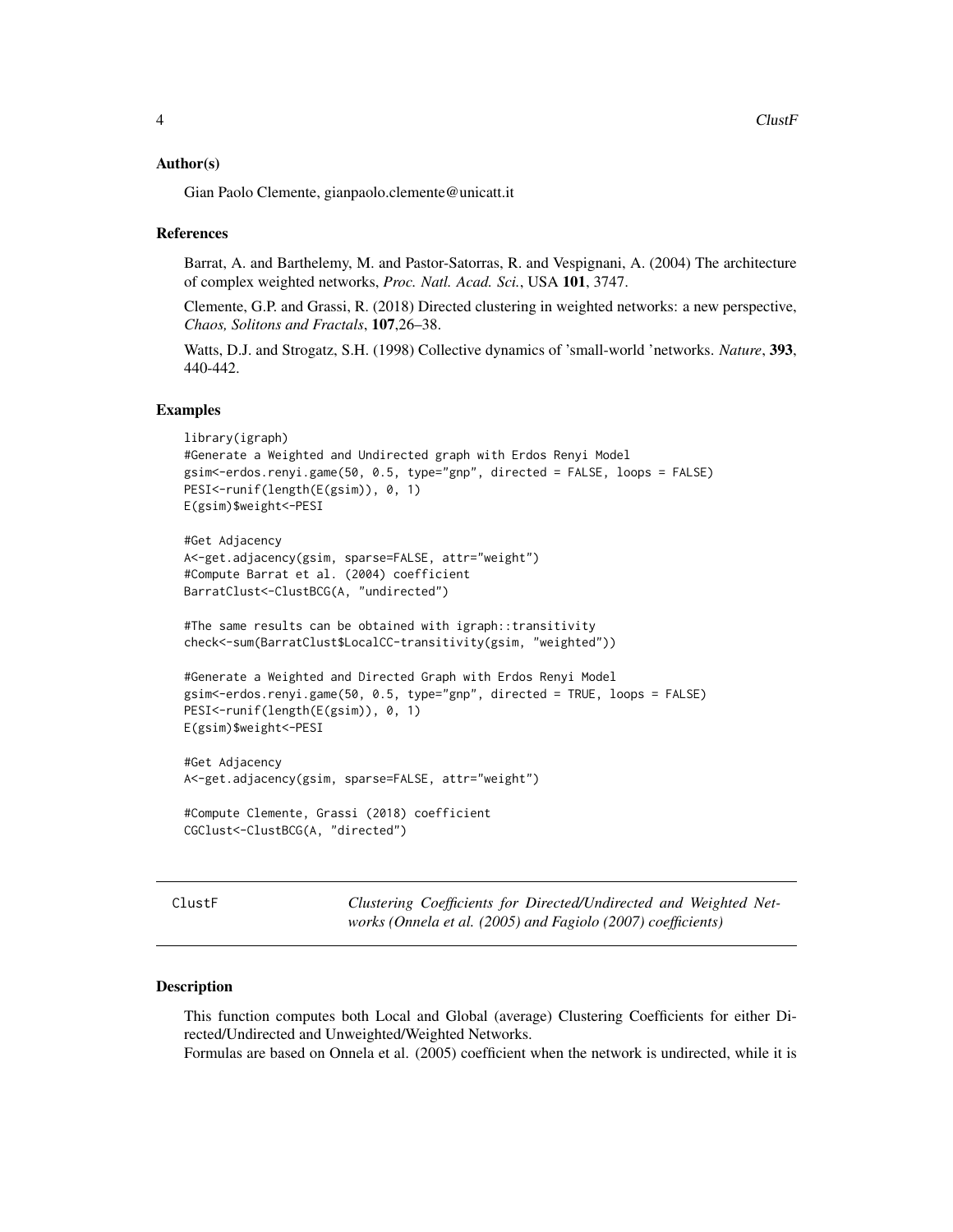#### $Cluster$  5

based on Fagiolo (2007) coefficient when the network is directed. In the directed case, different components of directed clustering coefficient are also considered.

#### Usage

```
ClustF(mat, type = "undirected", isolates = "zero", norm=1)
```
#### Arguments

| mat      | A Weighted Adjacency Matrix. If weights are greater than one, a normalization<br>is provided by dividing each weight by the maximum weight observed.                                                                                                                                                                                                                   |
|----------|------------------------------------------------------------------------------------------------------------------------------------------------------------------------------------------------------------------------------------------------------------------------------------------------------------------------------------------------------------------------|
| type     | The type of the clustering coefficient to calculate. Possible values are: "undi-<br>rected" (default) or "undirected".                                                                                                                                                                                                                                                 |
| isolates | Character scalar, defines how to treat vertices with degree zero and one. If it is<br>'NaN' then their local transitivity is reported as NaN and they are not included<br>in the averaging. If it is 'zero', then we report 0 transitivity for them, and they<br>are included in the averaging. Default value is 'zero'.                                               |
| norm     | If it is 1 (default), link's weights are normalized by dividing by the maximum ob-<br>served weight (as proposed in Fagiolo). Otherwise, weights are not normalized.<br>It is worth pointing out that weights are always normalized when the maximum<br>weight is greater than zero. This normalization assures that clustering coefficient<br>ranges between 0 and 1. |

#### Details

The function ClustF computes Onnela et al. formula when weighted and undirected networks are considered.

For directed networks, Fagiolo formula is computed. In case of unweighted and undirected graphs, it provides classical local clustering coefficient (Watts and Strogatz).

Local coefficients are obtained for each node, the global coefficient is the average of local coefficients.

These clustering coefficients do not work for graphs with multiple and/or loop edges. Hence, loops are removed.

In the directed case, different components of directed clustering coefficient are also provided.

#### Value

For 'undirected case':

| LocalCC  | Local clustering coefficients |
|----------|-------------------------------|
| GlobalCC | Global clustering coefficient |

For 'directed case':

| cycleCC     | Local Cycle clustering coefficients     |
|-------------|-----------------------------------------|
| middlemanCC | Local Middleman clustering coefficients |
| inCC        | Local In clustering coefficients        |
| outCC       | Local Out clustering coefficients       |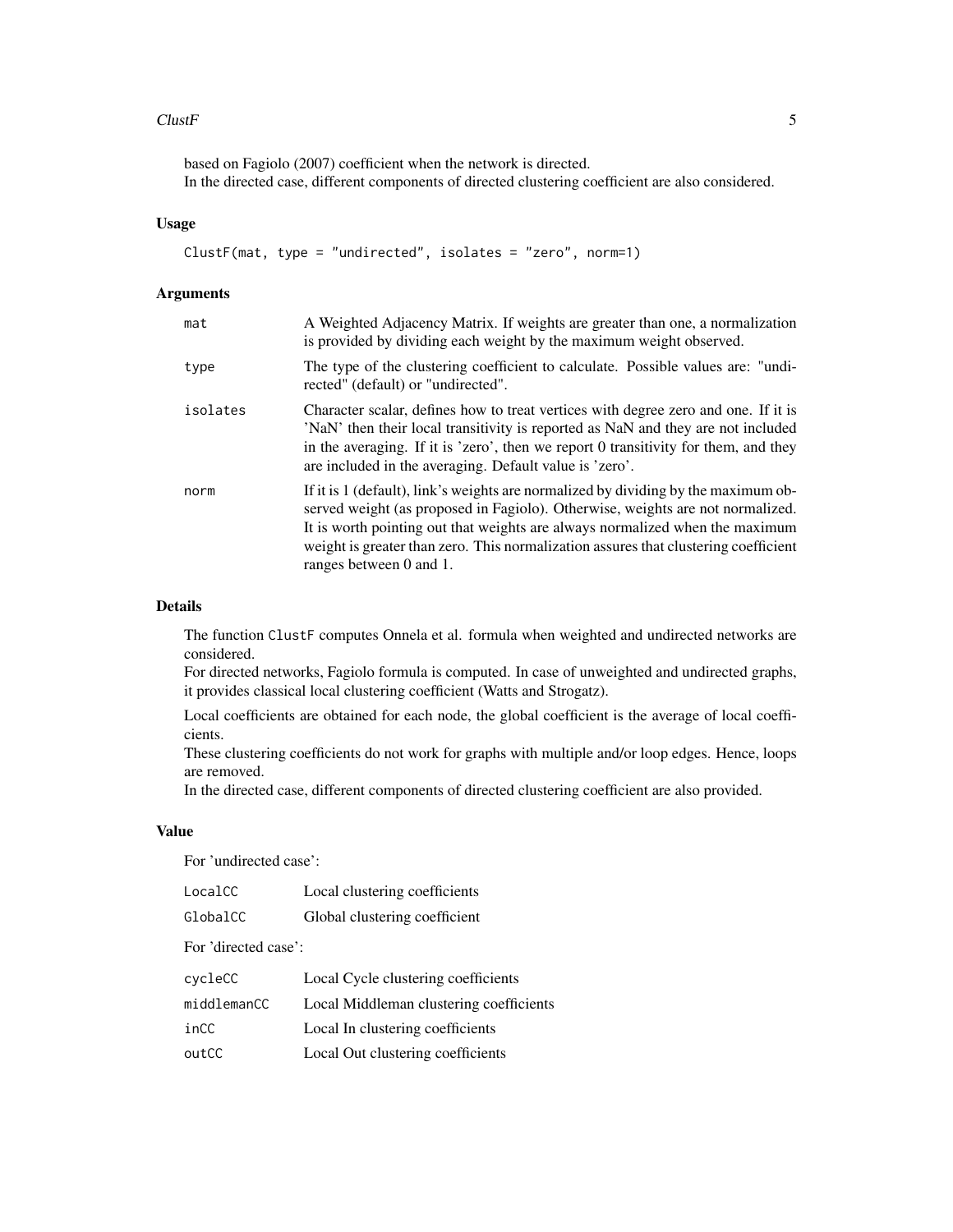$6$  ClustF

| totalCC           | Local Total clustering coefficients               |
|-------------------|---------------------------------------------------|
|                   | GlobalcycleCC Global Cycle clustering coefficient |
| GlobalmiddlemanCC |                                                   |
|                   | Global Middleman clustering coefficient           |
| GlobalinCC        | Global In clustering coefficient                  |
| GlobaloutCC       | Global Out clustering coefficient                 |
| GlobaltotalCC     | Global Total clustering coefficient               |

#### Author(s)

Gian Paolo Clemente, gianpaolo.clemente@unicatt.it

#### References

Fagiolo, G. (2007) Clustering in complex directed networks. *Physical Review E*, 76(2).

Onnela, J.P. and Saramaki, J. and Kertsz, J. and Kaski, K. (2005) Intensity and coherence of motifs in weighted complex networks. *Physical Review E*, 71(6).

Watts, D. J. and Strogatz, S. H. (1998), Collective dynamics of 'small-world' networks *Nature*, 393, 440-442.

#### Examples

```
library(igraph)
#Generate a Weighted and Undirected graph with Erdos Renyi Model
gsim<-erdos.renyi.game(50, 0.5, type="gnp", directed = FALSE, loops = FALSE)
PESI<-runif(length(E(gsim)), 0, 1)
E(gsim)$weight<-PESI
#Get Adjacency
A<-get.adjacency(gsim, sparse=FALSE, attr="weight")
#Compute Onnela et al. (2005) coefficient
OnnelaClust<-ClustF(A, "undirected")
#Generate a Weighted and Directed Graph with Erdos Renyi Model
gsim<-erdos.renyi.game(50, 0.5, type="gnp", directed = TRUE, loops = FALSE)
PESI<-runif(length(E(gsim)), 0, 1)
E(gsim)$weight<-PESI
#Get Adjacency
```

```
A<-get.adjacency(gsim, sparse=FALSE, attr="weight")
```

```
#Compute Fagiolo (2007) coefficient
FagioloClust<-ClustF(A, "directed")
```